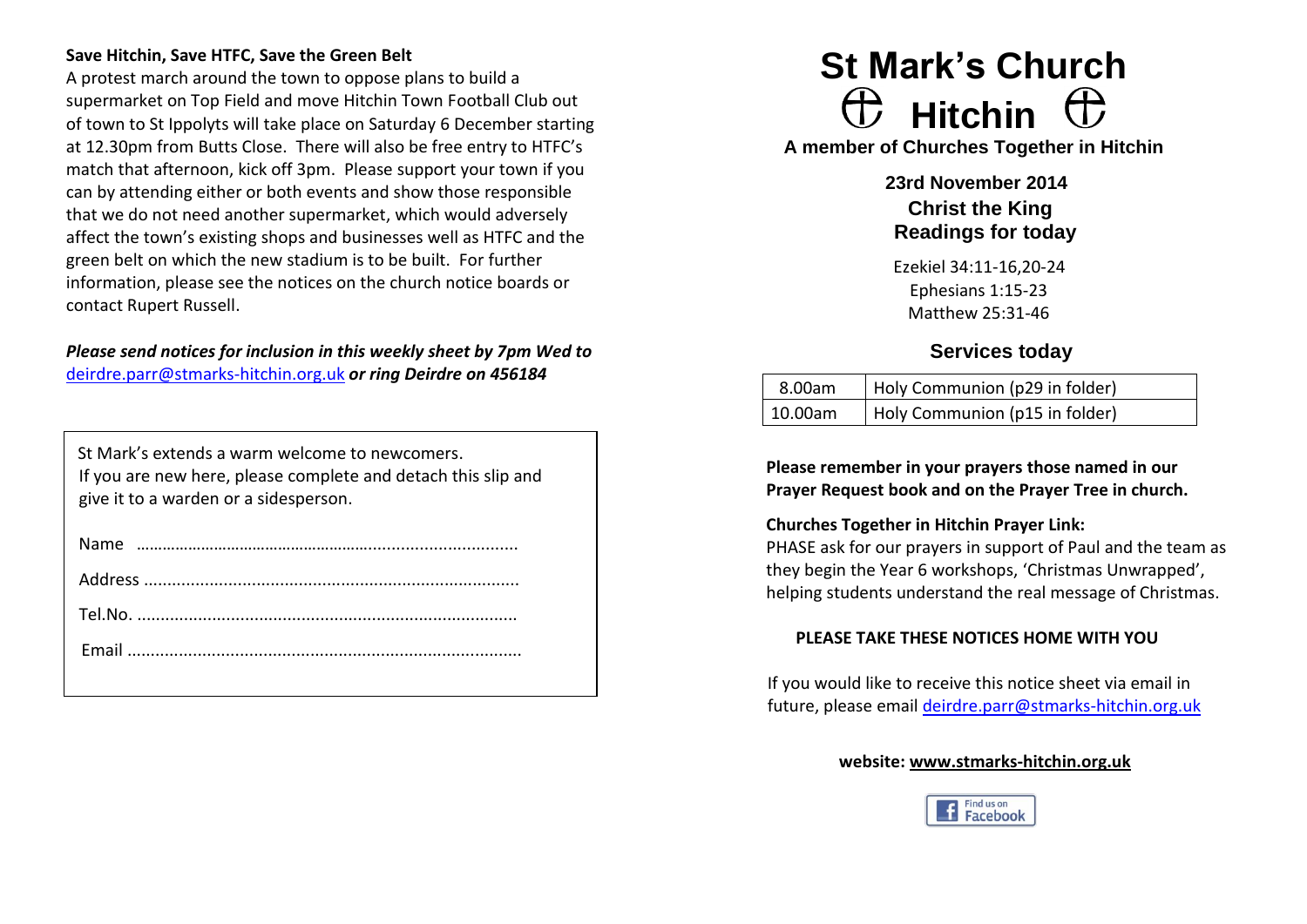#### **Hymns for 10.00am**

| 147 AMNS        | Crown him with many crowns               |
|-----------------|------------------------------------------|
| <b>512 AMNS</b> | The kingdom is upon you                  |
| 651 MP          | The kingdom of God is justice and joy    |
| 256 AMNS        | Let all mortal flesh keep silence        |
| <b>388 AMNS</b> | Lord Christ, who on thy heart didst bear |

#### **Diary for the week**

| Mon 24        | 8.00pm   Fabric Committee meets at the Vicarage |
|---------------|-------------------------------------------------|
| Tues 25       | 8.00pm   Communications Group meets             |
| Wed 26        | 9.15am   Morning Prayer                         |
|               | 7.00pm   Choir Practice                         |
| Thur 27       | 8.00pm   District Church Council meets          |
| <b>Fri 28</b> | 12.30pm   Church Lunch                          |

#### **Next Sunday, 30 November – Advent Sunday**

| 8.00am  | <b>Holy Communion</b> |
|---------|-----------------------|
| 10.00am | <b>Holy Communion</b> |

#### **Notices**

#### **Foodbank collection next Sunday**

If you are planning to contribute to our monthly collection, the following items would be welcomed: milk (UHT or powdered); UHT fruit juice; tinned sponge puddings; toiletries for men and women. Thank you for your continued support.

#### **Church cleaners needed**

The wardens would be delighted to hear from anyone who feels they could join the cleaning team. Cleaners work in pairs doing a couple of hours cleaning just 3 times a year. For more information or to offer help, please speak to Louise or Sandra.

### **Still lots of lists to sign!**

At the back of church today there are several lists that need your attention. They are as follows:

**Church Lunch – Friday, 28 November at 12.30pm** Please sign up if you'd like to join us.

# **Children and Young People's Nativity – 21 December at 10.00am** Please sign if your children or young people would like to take part.

#### **Travelling Crib**

If you would like to offer our travelling crib a home this Advent, please sign up next to a date that is convenient for you. Please remember that you will need to be available to receive on one date and pass onto the next household 2 days later. If you'd like to know more about what is involved, please speak to Jane.

#### **St Mark's Church Directory**

A draft version of the directory is available for final checking at the back of church today. If you haven't yet submitted your details and/or would like your photo added, today is your last chance to do both. To avoid waste, we shall only print copies of the directory for those who have requested one so, if you would like a copy please sign up today in church, email [deirdre.parr@stmarks-hitchin.org.uk](mailto:deirdre.parr@stmarks-hitchin.org.uk) or ring Deirdre on 01462 456184.

#### **'Thank you'**

Thank you to the team of people who braved the elements last Sunday afternoon to clear all the leaves and debris from the hoppers and drains around the church. As a group, we explored many manholes and areas of the roof and church surrounds, sometimes involving whole arms being surrounded by mucky water, and then the rain came to prove to us that all the drains were running freely! Thank you to everyone who, with such good humour, gave up some of their Sunday afternoon in answer to our emergency appeal.

*Jane*